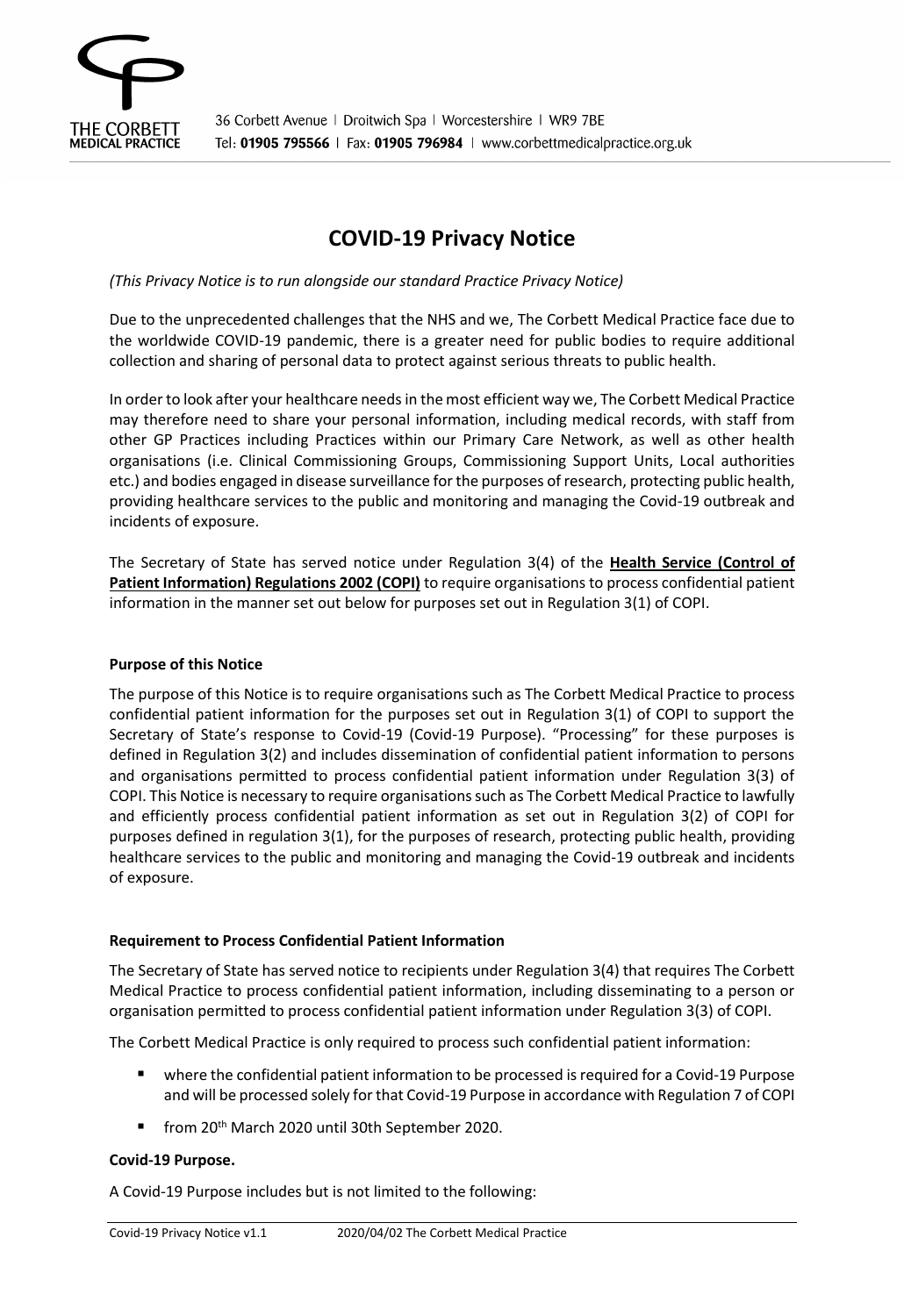- understanding Covid-19 and risks to public health, trends in Covid-19 and such risks, and controlling and preventing the spread of Covid-19 and such risks
- identifying and understanding information about patients or potential patients with or at risk of Covid-19, information about incidents of patient exposure to Covid-19 and the management of patients with or at risk of Covid-19 including: locating, contacting, screening, flagging and monitoring such patients and collecting information about and providing services in relation to testing, diagnosis, self-isolation, fitness to work, treatment, medical and social interventions and recovery from Covid-19
- understanding information about patient access to health services and adult social care services and the need for wider care of patients and vulnerable groups as a direct or indirect result of Covid-19 and the availability and capacity of those services or that care
- monitoring and managing the response to Covid-19 by health and social care bodies and the Government including providing information to the public about Covid-19 and its effectiveness and information about capacity, medicines, equipment, supplies, services and the workforce within the health services and adult social care services
- delivering services to patients, clinicians, the health services and adult social care services workforce and the public about and in connection with Covid-19, including the provision of information, fit notes and the provision of health care and adult social care services
- research and planning in relation to Covid-19.

# **Recording of processing**

A record will be kept by The Corbett Medical Practice of all data processed under this Notice.

#### **Sending Public Health Messages**

Data protection and electronic communication laws will not stop The Corbett Medical Practice from sending public health messages to you, either by phone, text or email as these messages are not direct marketing.

#### **Digital Consultations**

It may also be necessary, where the latest technology allows The Corbett Medical Practice to do so, to use your information and health data to facilitate digital consultations and diagnoses and we will always do this with your security in mind.

#### **Research and Pandemic Planning**

The Secretary of State has directed NHS Digital to collect, process and analyse data in connection with COVID-19 to support the Secretary of State's response to COVID-19 and support various COVID-19 purposesset out in the COVID-19 Public Health Directions 2020, 17 March 2020 (as amended) (COVID-19 Direction) and below. This enables NHS Digital to collect data and analyse and link the data for COVID-19 purposes with other data held by NHS Digital.

The purpose of the data collection is also to respond to the intense demand for General Practice data to be shared in support of vital planning and research for COVID-19 purposes, including under the general legal notice issued by the Secretary of State under Regulation 3(4) of the Health Service (Control of Patient Information) Regulations 2002 (COPI).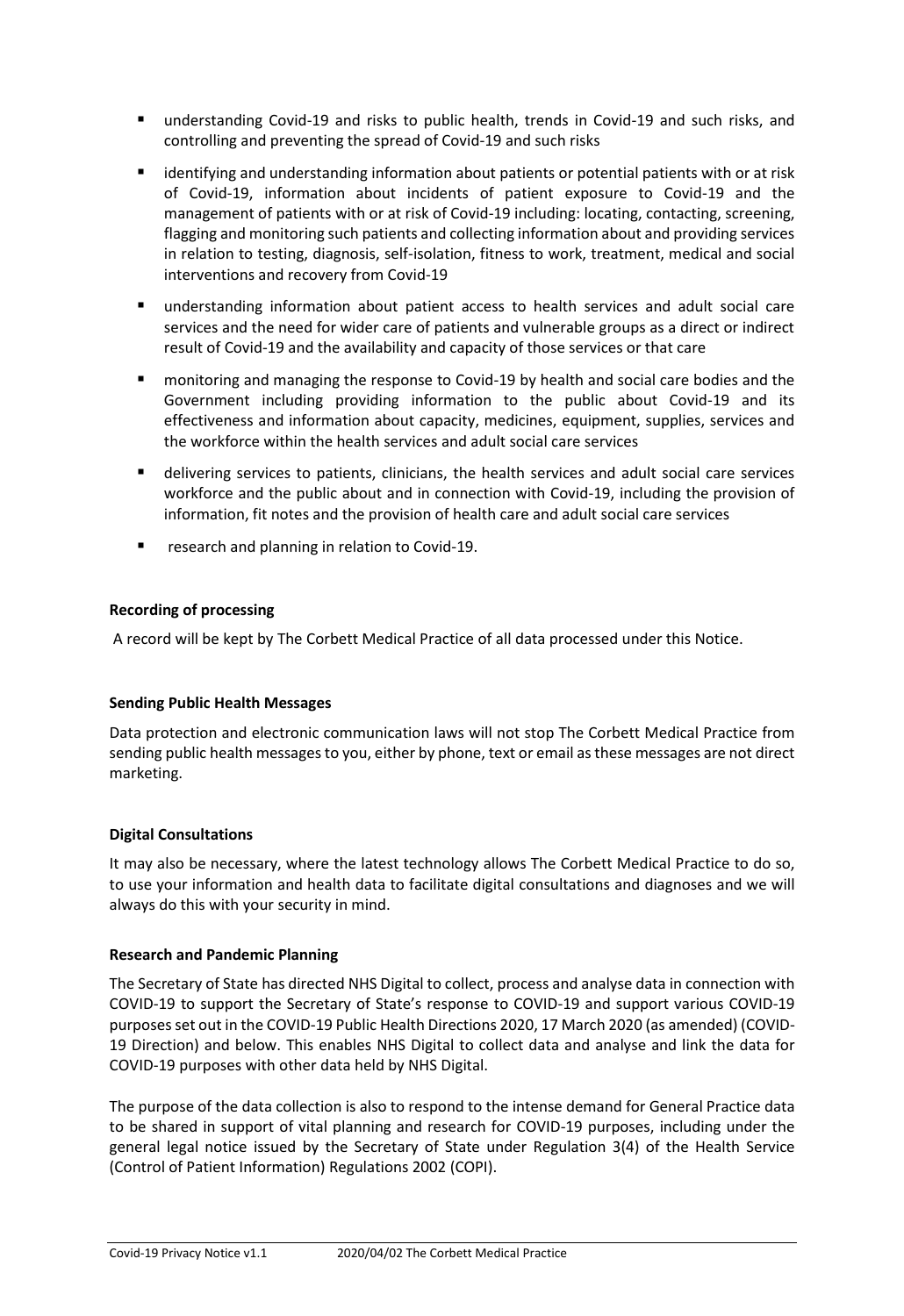NHS Digital has therefore been requested by the joint co-chairs of the Joint GP IT Committee (JGPITC) (the BMA and RCGP) to provide a tactical solution during the period of the COVID-19 pandemic to meet this demand and to relieve the growing burden and responsibility on General Practices. On 15 April 2020 the BMA and RCGP therefore gave their support via JGPITC to NHS Digital's proposal to use the General Practice Extraction Service (GPES) to deliver a data collection from General Practices, at scale and pace, as a tactical solution to support the COVID-19 response in the pandemic emergency period.

It is a requirement of the JGPITC that all requests by organisationsto access and use this data will need to be made via the NHSX SPOC COVID-19 request process, that will triage and prioritise these requests and refer appropriate requests on to the NHS Digital Data Access Request Service (DARS). NHS Digital will consult with representatives of the BMA and the RCGP on all requests for access to the data. An outline of the process for this agreed with the BMA and the RCGP is published here. Requests by organisationsto accessrecord level data from this collection will also be subject to Independent Group Advising on the Release of Data (IGARD) consideration. Data applicants will need to demonstrate they have a lawful basis to access the data for COVID-19 purposes.

# **Benefits of this sharing**

Organisations, including the Government, health and social care organisations and researchers need access to this vital data for a range of COVID-19 purposes, to help plan, monitor and manage the national response to the COVID-19 pandemic, which will help save lives. COVID-19 purposes for which this data may be analysed and used may include:

- understanding COVID-19 and risks to public health, trends in COVID-19 and such risks, and controlling and preventing the spread of COVID-19 and such risks
- identifying and understanding information about patients or potential patients with, or at risk of COVID-19, information about incidents of patient exposure to COVID-19 and the management of patients with or at risk of COVID-19 including: locating, contacting, screening, flagging and monitoring such patients and collecting information about and providing services in relation to testing, diagnosis, self-isolation, fitness to work, treatment, medical and social interventions and recovery from COVID19
- understanding information about patient access to health services and adult social care services as a direct or indirect result of COVID-19, and the availability and capacity of those services • monitoring and managing the response to COVID-19 by health and social care bodies and the Government including providing information to the public about COVID-19 and its effectiveness and information about capacity, medicines, equipment, supplies, services and the workforce within the health services and adult social care services
- delivering services to patients, clinicians, the health services and adult social care services workforce and the public about and in connection with COVID-19, including the provision of information, fit notes and the provision of health care and adult social care services; and
- research and planning in relation to COVID-19.

Data may be analysed and linked to other data held by NHS Digital or held by other organisations to which access to the data is granted for COVID-19 purposes, through the process described above.

Data will be collected nationally from all GP Practices by NHS Digital every fortnight. All requests to access this data will be triaged through the NHSX SPOC COVID-19 request process and assessed and fulfilled by NHS Digital through DARS. This will significantly reduce the burden on General Practice at